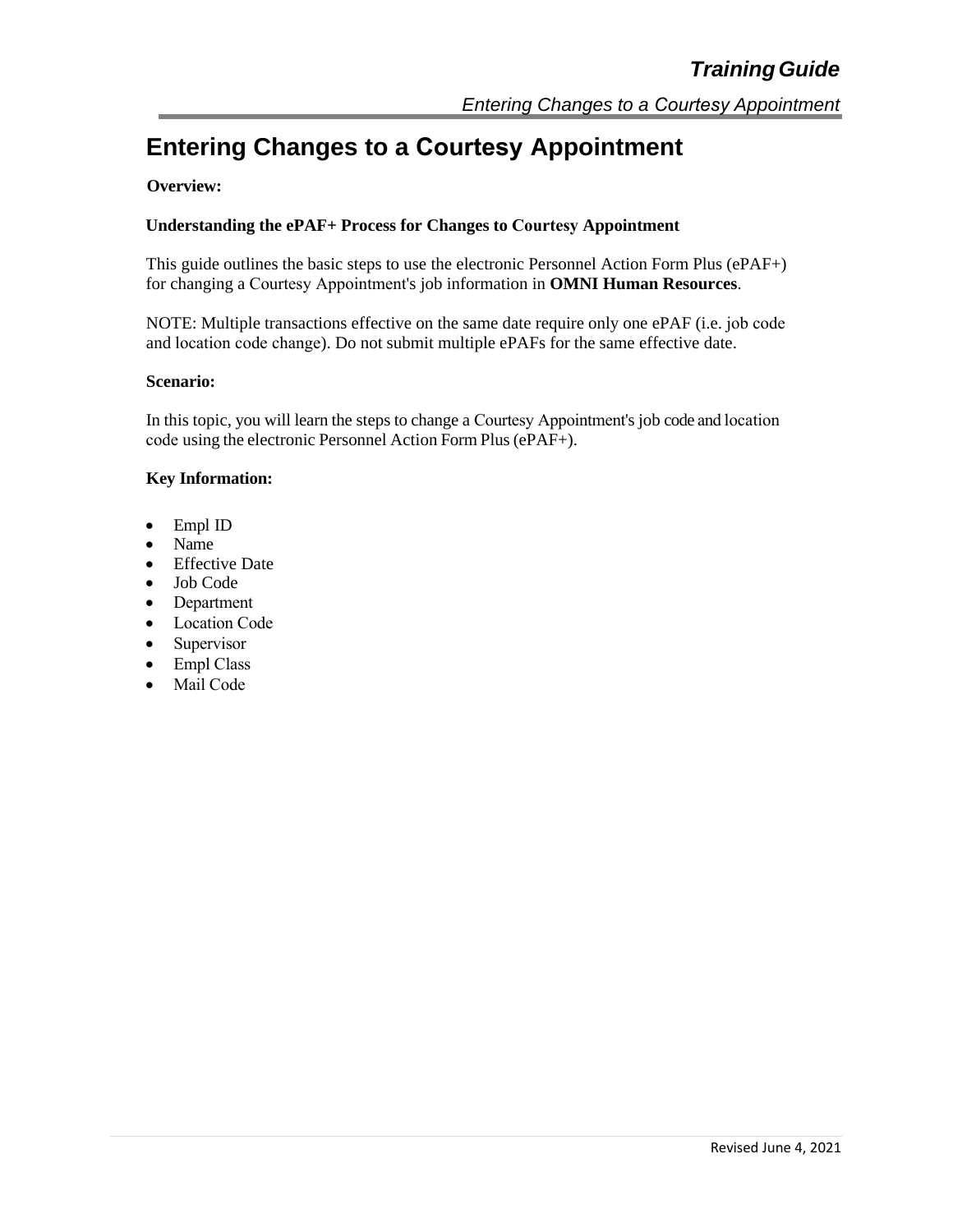

| <b>Step</b> | <b>Action</b>                                                                |
|-------------|------------------------------------------------------------------------------|
| 1.          | Go to OMNI HR and select <b>Manager Self Service</b> from the dropdown menu. |
| 2.          | Click in the $ePAF+$ tile.                                                   |

| < Manager Self Service     | ePAF+                                                                    |
|----------------------------|--------------------------------------------------------------------------|
| Approve ePAF+              | Approve ePAF+                                                            |
| Enter ePAF+ Transactions   | <b>Select a Transaction</b>                                              |
| View ePAF prior to May '07 | There are no ePAF+ requests pending your approval at this time.          |
| View/Rework ePAF+          | <b>Go To</b><br><b>Manager Home</b><br>Job and Personal Information Home |
|                            |                                                                          |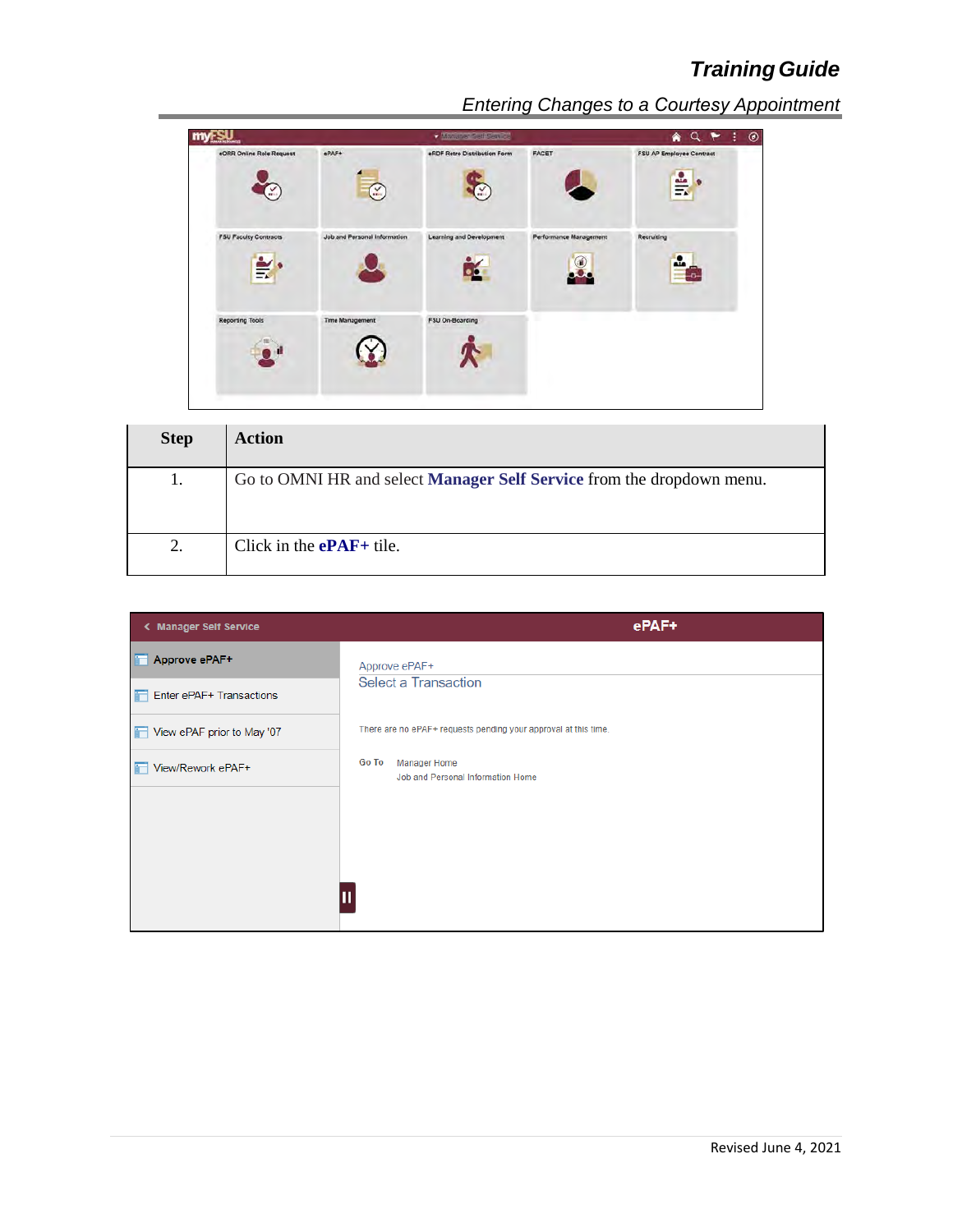| <b>Step</b> | <b>Action</b>                                                                                                                   |
|-------------|---------------------------------------------------------------------------------------------------------------------------------|
| 3.          | Click Enter ePAF+ Transactions. Select the "Courtesy Appointment" type<br>of transaction from the drop down menu.               |
| 4.          | Enter the desired information into the <b>Empl ID</b> field. You can also search by first<br>and last name or by department ID. |
| 5.          | Click the <b>Search</b> button, then select the desired employee's name from the results.<br>Search                             |

| < Manager Self Service          | ePAF+<br>€                                                                                                                                     |
|---------------------------------|------------------------------------------------------------------------------------------------------------------------------------------------|
| Approve ePAF+                   | Print   New W<br>Enter ePAF+ Transaction                                                                                                       |
| <b>Enter ePAF+ Transactions</b> | Select an HR Transaction search type. Enter any information you have and click the Search button.                                              |
| View ePAF prior to May '07      | <b>HR Transaction Search Type</b>                                                                                                              |
| View/Rework ePAF+               | Courtesy Appointments<br>$\checkmark$<br>Type:                                                                                                 |
|                                 | 000123456<br>$\alpha$<br>Empl ID:                                                                                                              |
|                                 | Last Name:                                                                                                                                     |
|                                 | First Name:<br>Position:                                                                                                                       |
|                                 | $\alpha$<br>Department:                                                                                                                        |
|                                 | Terminate Appointment                                                                                                                          |
|                                 | <b>Refine Search Results</b>                                                                                                                   |
|                                 | Department Rep<br>Direct Reports                                                                                                               |
|                                 | Clear<br>Search                                                                                                                                |
|                                 |                                                                                                                                                |
|                                 | Empl Position<br>Record Number<br>Position Title<br>Empl ID<br>Job Code Job Title<br>Department Name<br><b>Originator Name</b><br>Name<br>Dept |
|                                 | YT00<br>Westcott, William<br>Dean College of Education<br>000123456 0<br><b>Business Off Clerical Etc.</b>                                     |
|                                 | . .                                                                                                                                            |

| <b>Step</b>      | <b>Action</b>                                                                                                                   |
|------------------|---------------------------------------------------------------------------------------------------------------------------------|
| $\mathfrak{b}$ . | The Requested Transaction Date will default to the current date. Click the Choose a<br>date key to change the transaction date. |
|                  | 31                                                                                                                              |

| <b>Fsu Mss Multi Menu</b>                                     |                                                                                                                                                                                                                                                       | <b>Transaction Effective Date</b> |
|---------------------------------------------------------------|-------------------------------------------------------------------------------------------------------------------------------------------------------------------------------------------------------------------------------------------------------|-----------------------------------|
| <b>Transaction Effective Date</b>                             |                                                                                                                                                                                                                                                       |                                   |
| Effective Date cannot be changed if the ePAF+ is pushed back. | Enter transaction Effective Date. Current Information section will reflect data as of this date. The date may be changed<br>prior to submission and while working in Draft mode, though changes will reset data previously entered into the form. The |                                   |
| *Requested Transaction Date: 06/04/2021                       | 31 <br>Calendar<br>$\mathbb{X}$                                                                                                                                                                                                                       |                                   |
| Submit                                                        | 2021<br>$\checkmark$<br>June<br>$\checkmark$                                                                                                                                                                                                          |                                   |
|                                                               | T W<br>T F S<br>S M                                                                                                                                                                                                                                   |                                   |
|                                                               | 2 3 4 5<br>$\overline{7}$                                                                                                                                                                                                                             |                                   |
|                                                               | 8 9 10 11 12<br>6<br>13 14 15 16 17 18 19                                                                                                                                                                                                             |                                   |
|                                                               | 20 21 22 23 24 25 26                                                                                                                                                                                                                                  |                                   |
|                                                               | 27 28 29 30                                                                                                                                                                                                                                           |                                   |
|                                                               | Current Date                                                                                                                                                                                                                                          |                                   |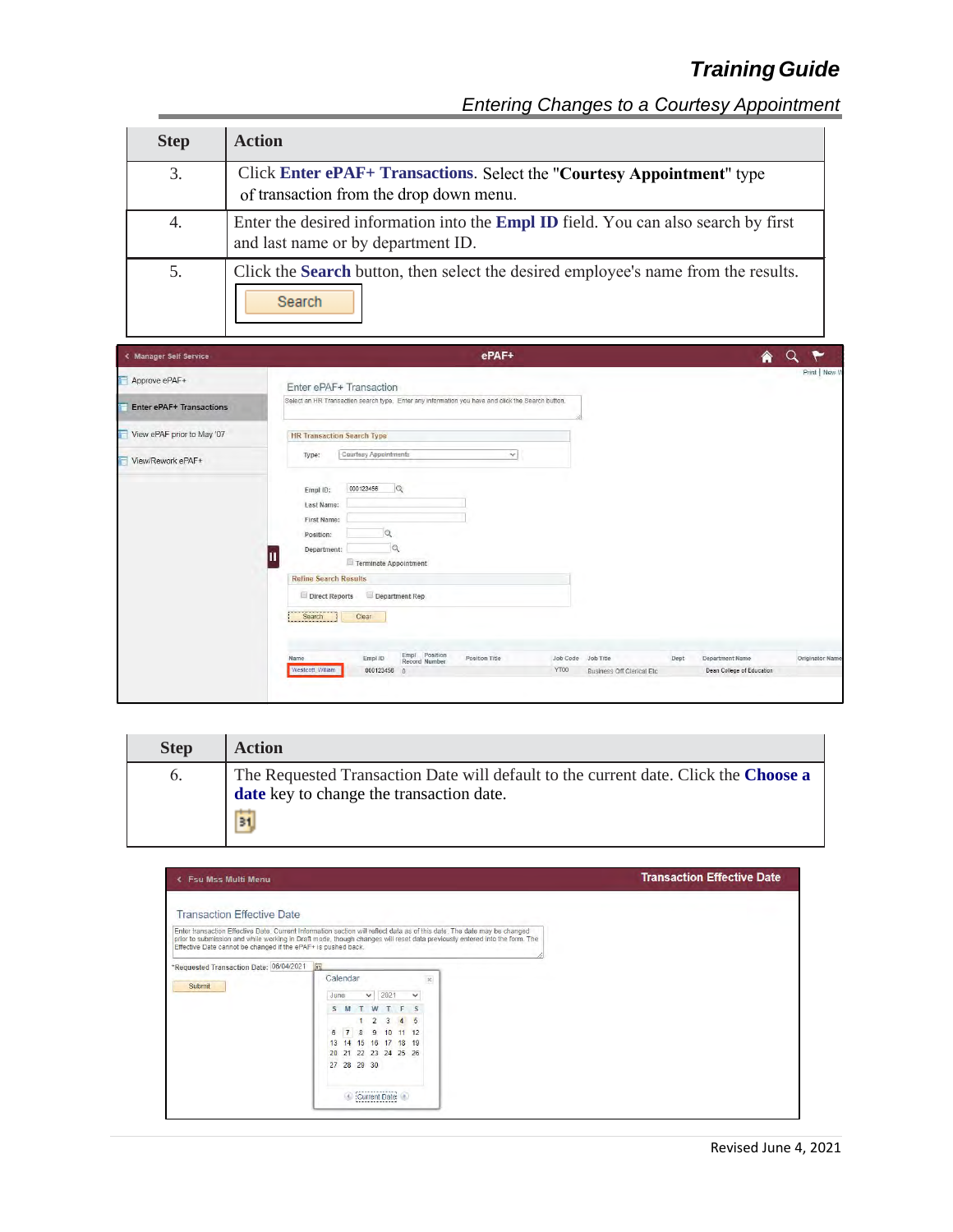| <b>Fsu Mss Multi Menu</b><br>c.                                                                                                                                                                                                                                                                                        | <b>Transaction Effective Date</b> |
|------------------------------------------------------------------------------------------------------------------------------------------------------------------------------------------------------------------------------------------------------------------------------------------------------------------------|-----------------------------------|
| <b>Transaction Effective Date</b>                                                                                                                                                                                                                                                                                      |                                   |
| Enter transaction Effective Date. Current Information section will reflect data as of this date. The date may be changed<br>prior to submission and while working in Draft mode, though changes will reset data previously entered into the form. The<br>Effective Date cannot be changed if the ePAF+ is pushed back. |                                   |
| *Requested Transaction Date: 06/11/2021 1<br>Submit                                                                                                                                                                                                                                                                    |                                   |
|                                                                                                                                                                                                                                                                                                                        |                                   |
|                                                                                                                                                                                                                                                                                                                        |                                   |

| <b>Step</b> | <b>Action</b>                   |
|-------------|---------------------------------|
|             | Click the <b>Submit</b> button. |
|             | Submit                          |

| < Fsu Mss Multi Menu                                                                               |                                                                                                                                                                                             | <b>Enter ePAF+ Transaction</b> |  |
|----------------------------------------------------------------------------------------------------|---------------------------------------------------------------------------------------------------------------------------------------------------------------------------------------------|--------------------------------|--|
| Enter ePAF+ Transaction<br>Incumbent:<br>Emplid<br>$\bullet$<br>000123456                          | Rod#<br>Name<br><b>William Westcott</b>                                                                                                                                                     |                                |  |
| *Requested Transaction Date:                                                                       | 06/11/2021<br>$\overline{31}$                                                                                                                                                               | 0                              |  |
| <b>Appointment Data</b>                                                                            |                                                                                                                                                                                             |                                |  |
|                                                                                                    | <b>Current Information</b>                                                                                                                                                                  | <b>Proposed Changes</b>        |  |
| <b>Job Code</b>                                                                                    |                                                                                                                                                                                             |                                |  |
| <b>Job Code</b><br><b>Salary Admin Pln</b><br>Pay Grade<br><b>FLSA Status</b><br><b>Union Code</b> | <b>YT00</b><br>Volunteer_OPS Courtesy<br><b>NPY</b><br>Courtesy/Non-Paid Appointments<br>099<br>Courtesy/Non-Paid Appointments<br><b>No FLSA</b><br><b>NNN</b><br>OPS No CBU_Not Applicable | $\overline{Q}$                 |  |
| $Job \t2$                                                                                          |                                                                                                                                                                                             |                                |  |
| <b>FTE</b><br><b>Standard Hours</b><br><b>Comb. STD Hours</b><br><b>Full/Part Time</b>             | 0.000300<br>0.01<br>0.00<br>Part-Time                                                                                                                                                       |                                |  |
| <b>Organizational Relationships</b>                                                                |                                                                                                                                                                                             |                                |  |
| <b>Department</b><br><b>Location Code</b><br>County                                                | 013000<br><b>Business Services</b><br>00701400<br>PARKING GARAGE #1 - WOOD1400<br>Leon                                                                                                      | $\alpha$<br>$\alpha$           |  |
|                                                                                                    |                                                                                                                                                                                             |                                |  |

| <b>Step</b> | <b>Action</b>                                            |
|-------------|----------------------------------------------------------|
| 8.          | Click in the <b>Job Code</b> field.                      |
| 9.          | To find a Job Code, Click the <b>Look up</b> key.<br>IG. |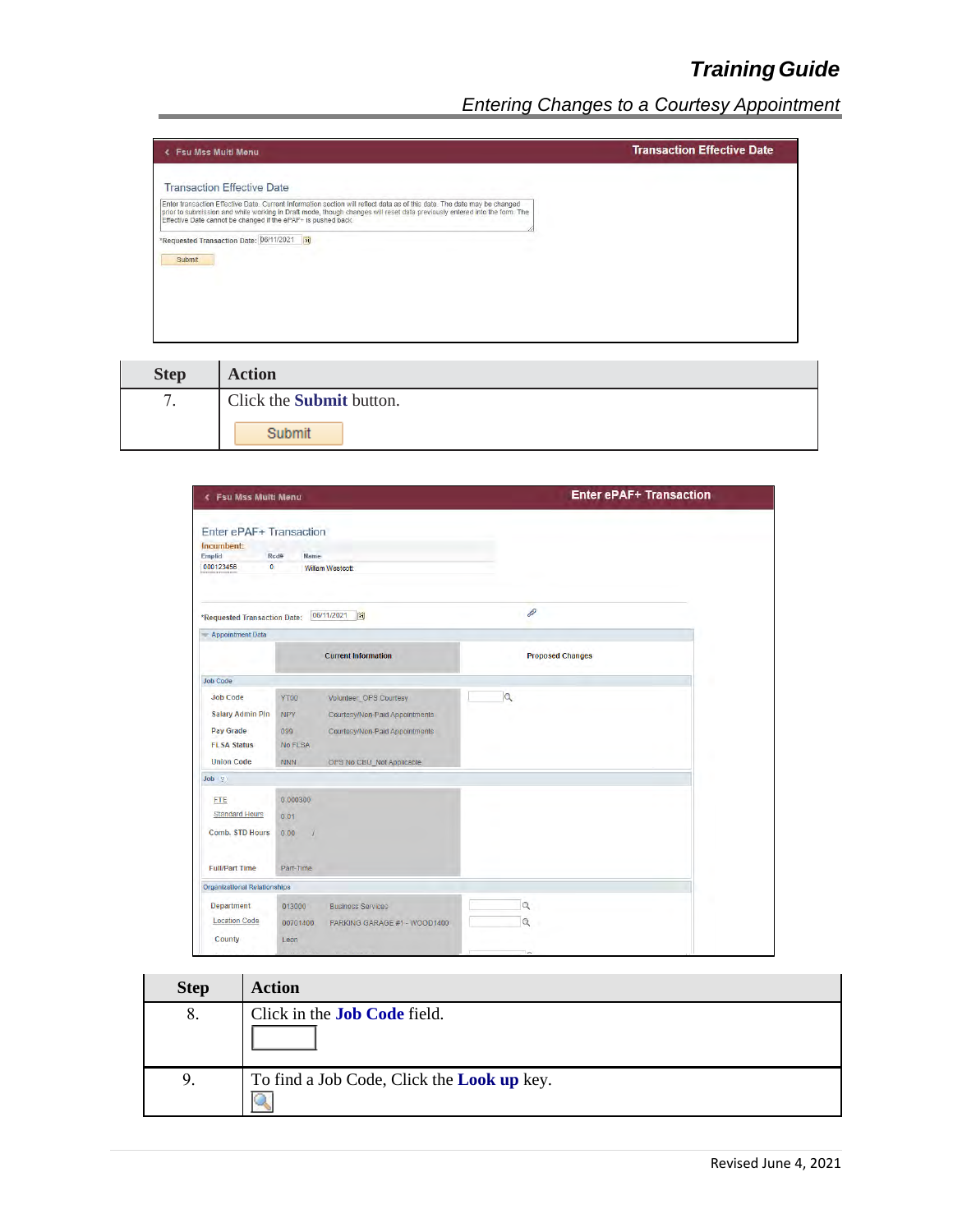|              | <b>Enter ePAF+ Transaction</b>             |      |
|--------------|--------------------------------------------|------|
|              | Look Up                                    | $30$ |
|              | Job Code begins with $\sim$                |      |
|              | Description begins with $\sim$             |      |
|              |                                            |      |
|              | Look Up<br>Clear<br>Cancel<br>Basic Lookup |      |
|              | <b>Search Results</b>                      |      |
|              | First 4 1-71 of 71 (b) Last<br>View 100    |      |
|              | <b>Job Code Description</b>                |      |
|              | Non-FSU Compensated Employee<br>0000       |      |
|              | <b>COUX</b> Courtesy Express               |      |
|              | E9001 Emeritus Professor                   |      |
| osed Changes | H0000 Generic Courtesy                     |      |
|              | H0108 Sr. Secretary                        |      |
|              | H0705 Office Assistant                     |      |
|              | H0710 Admin Assistant                      |      |
|              | H0716 Office Manager                       |      |
|              | H0928 Stores Receiving Mngr                |      |
|              | H2050 Computer Support Spec                |      |
|              | H2052 Sr Computer Support Spec             |      |
|              | H4206 Program Assistant                    |      |
|              | H4252 Bookstore Retail Manager             |      |
|              | H4303 Library Technical Asst               |      |
|              | H4630 Engineer                             |      |
|              | H5027 Sr. Lab Technician                   |      |
|              | H9001 Professor                            |      |
|              | H9002 Asoc Professor                       |      |
|              | H9003 Asst Professor                       |      |
|              | H9004 Instructor                           |      |
|              | H9005 Lecturer                             |      |
|              | H9006 Grad Research Prof                   |      |
|              | H9007 Distinguished Prof                   |      |
|              | H9008 Regents Professor                    |      |
|              | H9009 Eminent Scholar                      |      |
|              | H9016 Univ Sch Professor                   |      |
|              | H9017 Univ Sch Asoc Prof                   |      |
|              | H9018 Univ Sch Asst Prof                   |      |
|              | H9019 Univ Sch Instructor                  |      |
|              |                                            |      |
|              | H9053 University Librarian                 |      |
|              | H9054 Assoc Univ Librarian                 |      |
|              | H9055 Asst Univ Librarian                  |      |
|              | H9056 Instructor Librarian                 |      |

| <b>Step</b> | <b>Action</b>                                                                                                   |
|-------------|-----------------------------------------------------------------------------------------------------------------|
| 10.         | Select the desired Courtesy Job Code link. For the purpose of this<br>example, Click the Generic Courtesy link. |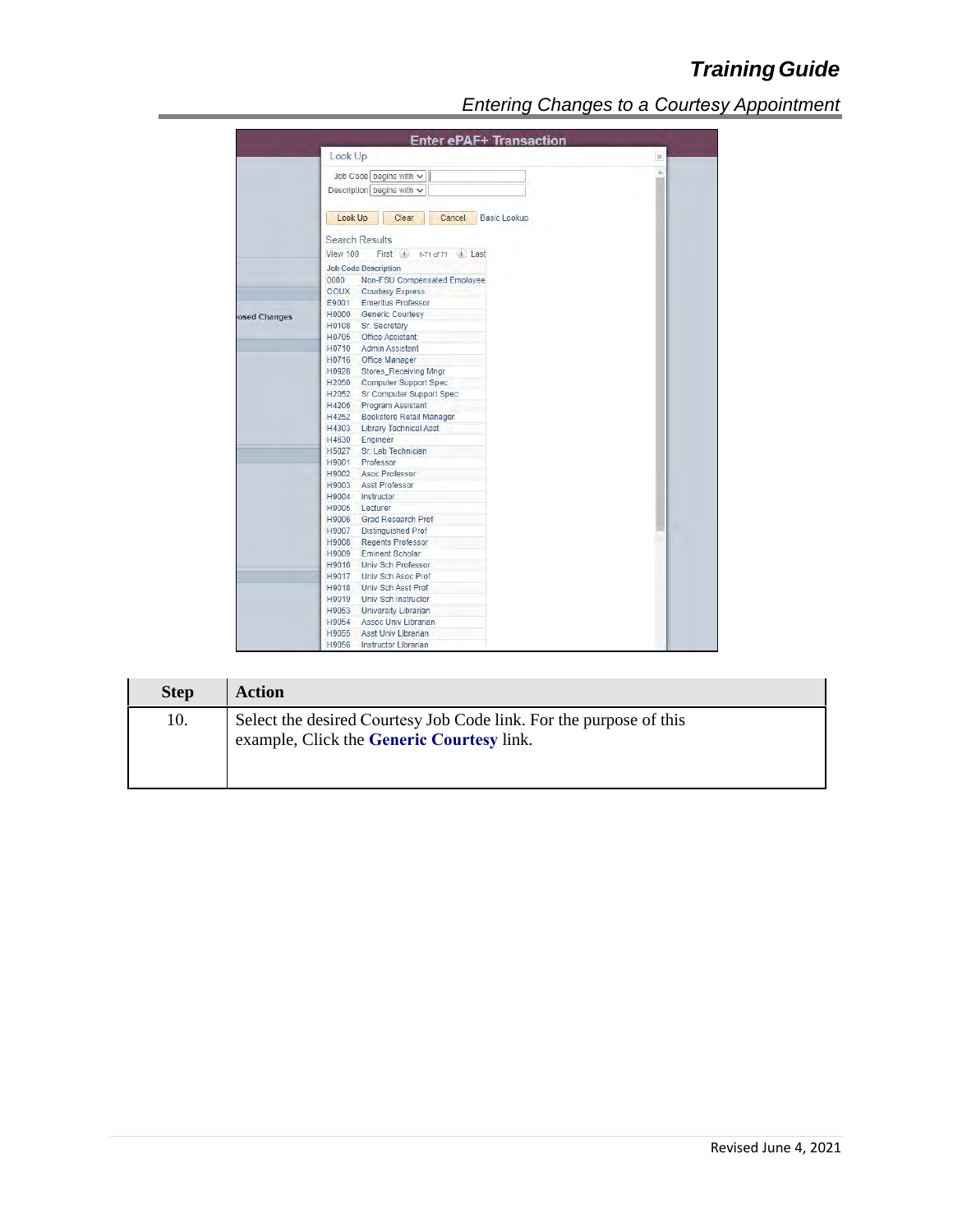| <b>&lt; Fsu Mss Multi Menu</b>                                                                     |                                                                                                                                                                                      |                                                    | <b>Enter ePAF+ Transaction</b> |  |
|----------------------------------------------------------------------------------------------------|--------------------------------------------------------------------------------------------------------------------------------------------------------------------------------------|----------------------------------------------------|--------------------------------|--|
| Enter ePAF+ Transaction<br>Incumbent:<br>Emplid<br>$\bullet$<br>000123456                          | Rod#<br><b>Name</b><br><b>William Westcott</b>                                                                                                                                       |                                                    |                                |  |
| *Requested Transaction Date:                                                                       | 06/11/2021<br>51                                                                                                                                                                     | 0                                                  |                                |  |
| <b>Appointment Data</b>                                                                            |                                                                                                                                                                                      |                                                    |                                |  |
|                                                                                                    | <b>Current Information</b>                                                                                                                                                           | <b>Proposed Changes</b>                            |                                |  |
| <b>Job Code</b>                                                                                    |                                                                                                                                                                                      |                                                    |                                |  |
| <b>Job Code</b><br><b>Salary Admin Pln</b><br>Pay Grade<br><b>FLSA Status</b><br><b>Union Code</b> | YT00<br>Volunteer_OPS Courtesy<br><b>NPY</b><br>Courtesy/Non-Paid Appointments<br>099<br>Courtesy/Non-Paid Appointments<br><b>No FLSA</b><br><b>NNN</b><br>OPS No CBU_Not Applicable | H0000<br>$\overline{Q}$<br><b>Generic Courtesy</b> |                                |  |
| $Job$ $?$                                                                                          |                                                                                                                                                                                      |                                                    |                                |  |
| <b>FTE</b><br><b>Standard Hours</b><br><b>Comb. STD Hours</b><br><b>Full/Part Time</b>             | 0.000300<br>0.01<br>0.00<br>$\overline{1}$<br>Part-Time                                                                                                                              |                                                    |                                |  |
| <b>Organizational Relationships</b>                                                                |                                                                                                                                                                                      |                                                    |                                |  |
| <b>Department</b><br><b>Location Code</b><br>County                                                | 013000<br><b>Business Services</b><br>00701400<br>PARKING GARAGE #1 - WOOD1400<br>Leon                                                                                               | $\alpha$<br>$\alpha$                               |                                |  |
|                                                                                                    |                                                                                                                                                                                      |                                                    |                                |  |

| <b>Step</b> | <b>Action</b>                                                                     |  |
|-------------|-----------------------------------------------------------------------------------|--|
| 11.         | Click the <b>Location Code</b> field.                                             |  |
| 12.         | Enter the new Location Code. To find a Location Code, Click the Look up key.<br>Q |  |
| 13.         | For the purpose of this example, enter 45460100.                                  |  |
| 14.         | Press [ <b>Tab</b> ] to exit the field.                                           |  |

| <b>Salary Admin PIn</b>             | <b>NPY</b> | Courtesy/Non-Paid Appointments |                                             |
|-------------------------------------|------------|--------------------------------|---------------------------------------------|
| Pay Grade                           | 099        | Courtesy/Non-Paid Appointments |                                             |
| <b>FLSA Status</b>                  | No FLSA    |                                |                                             |
| <b>Union Code</b>                   | <b>NNN</b> | OPS No CBU_Not Applicable      |                                             |
| Job(?)                              |            |                                |                                             |
| <b>FTE</b>                          | 0.000300   |                                |                                             |
| <b>Standard Hours</b>               | 0.01       |                                |                                             |
| <b>Comb. STD Hours</b>              | 0.00       |                                |                                             |
|                                     |            |                                |                                             |
| <b>Full/Part Time</b>               | Part-Time  |                                |                                             |
| <b>Organizational Relationships</b> |            |                                |                                             |
| <b>Department</b>                   | 013000     | <b>Business Services</b>       | $\alpha$                                    |
| <b>Location Code</b>                | 00701400   | PARKING GARAGE #1 - WOOD1400   | 45460100<br>Q<br>TUCKER (CIVIC) CENTER 0100 |
| <b>County</b>                       | Leon       |                                |                                             |